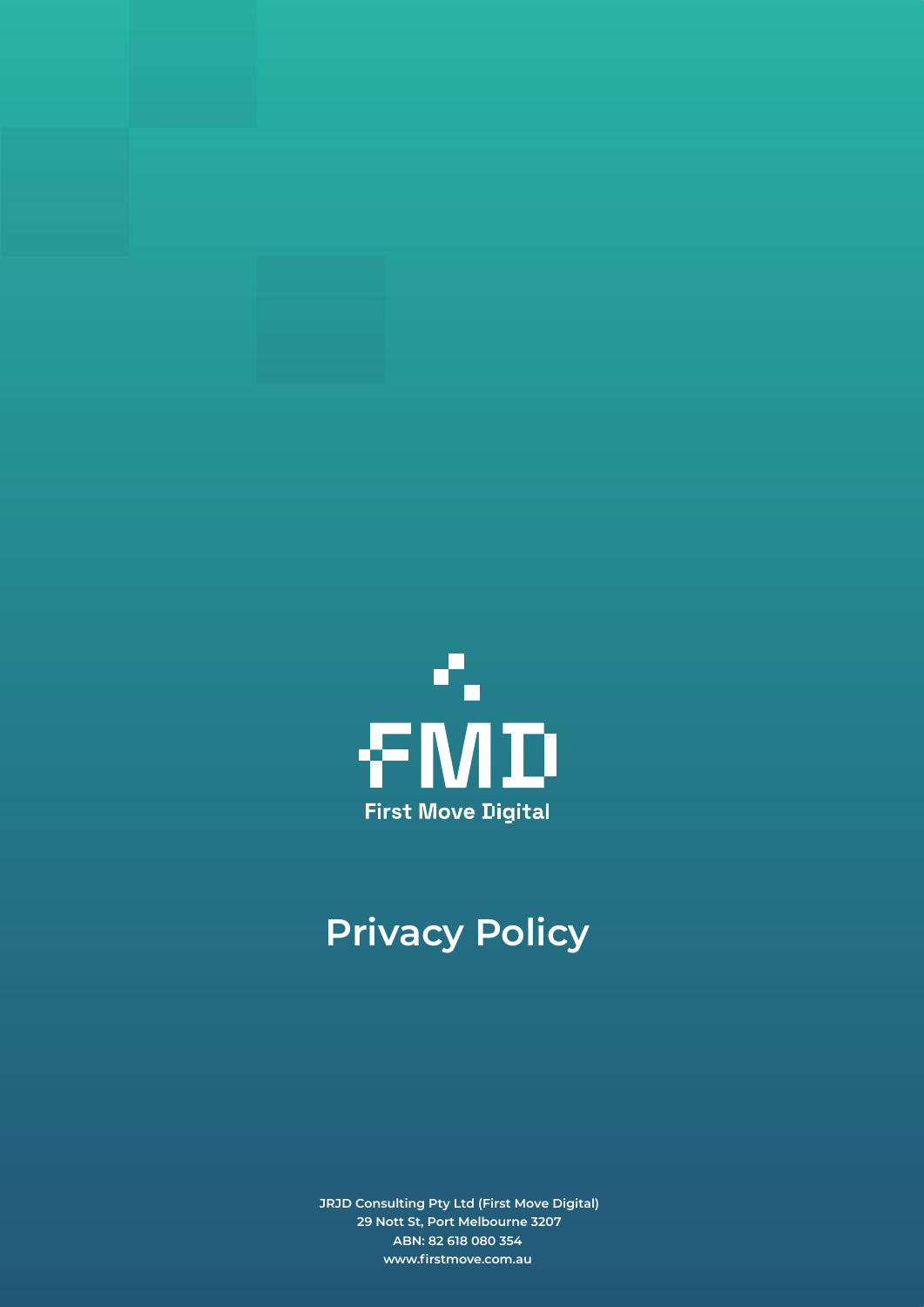## ÆМD

### **LEGALS - General**

### PRIVACY POLICY

We, the "Company" – is engaged by the Client to provide the Services.

You, the "Client" – engages the Company to provide the Services.

- This Privacy Policy sets out the rules we will abide by when dealing with personal information we collect from individuals in the course of our business. This policy is consistent with the Australian Privacy Principals of the Privacy Act 1988.
- We may make alterations or additions to this policy from time to time. Should we do so, we will update the Privacy policy on our web site. We require that all our customers agree to abide by our Privacy policy as part of our terms of trade. This policy also applies to users of our web site who are not customers.
- We do not assume any responsibility for the privacy or security practices of any other web sites which you may be able to access through our site, or for our customers' level of compliance with our code.
- We collect different information about you at different times such as;
	- a. Information we require to provide our services. When you first sign up or contact us for our services, or when you make an inquiry about our services, we collect information such as your name, address, telephone number, domain name, email address of your primary and secondary contacts, credit card details.
	- b. Non-personally identifying information. We operate statistical gathering software on its web site to collect information about the number of visitors coming to the site. No identifying information is collected by this software, which records the IP address of the visitor only. Information is collected to enable analysis to support further development of our website user experience. This may include the server address, top level domain name (.com, .gov etc), date and time of visit, pages accessed, documents downloaded, referring site, and the type of browser. We will not record any identifying details (such as name and IP) of the individual user, or their other browsing activities. The only exception to this rule is if we are directed to do so under a law enforcement agency, which allows them to inspect our web server's logs.
	- c. Other demographic information. We may use your information to measure your experiences of our products/services/website, improve or develop our products/services/website, and perform research/analysis. Also, if you respond voluntarily to any of our surveys or other interactive communications, we will collect those responses and use the information to improve the quality and range of our products and services.
- We collect and use your personal information to best operate and improve the delivery of our services to you. We will use your personal information to provide you with: sales and technical support, billing and credit control, product upgrades and information, renewal notices, maintenance notices, system changes and other functions relevant to your services with us.
- When you contract us for our services, or make enquires of our services, you will be requested to provide your consent to us to send promotional material to you. You may stop the delivery or "opt-out" of future promotional email by following the specific instructions in the email you receive.
- We may use your personal information to:
	- a. contact you in relation to upgrading your use of our services, special offers (from us, or on behalf of third parties), with newsletters, surveys, and individual service audits, or in response to any expression of interest we may receive from you in relation to our products and services;
	- b. identify the source of new customers;
	- c. monitor and address complaints, other feedback, and to resolve disputes;
	- d. in the case of credit cards, to bill you for services;
	- e. in the case of ABNs, to verify your identity;
	- f. maintain a technical and account history of your dealings with us, and to re-establish your account with us where you re-join as a customer within a reasonable time after having terminated your account;

**JRJD Consulting Pty Ltd (First Move Digital) 29 Nott St, Port Melbourne 3207 ABN: 82 618 080 354 www.firstmove.com.au**